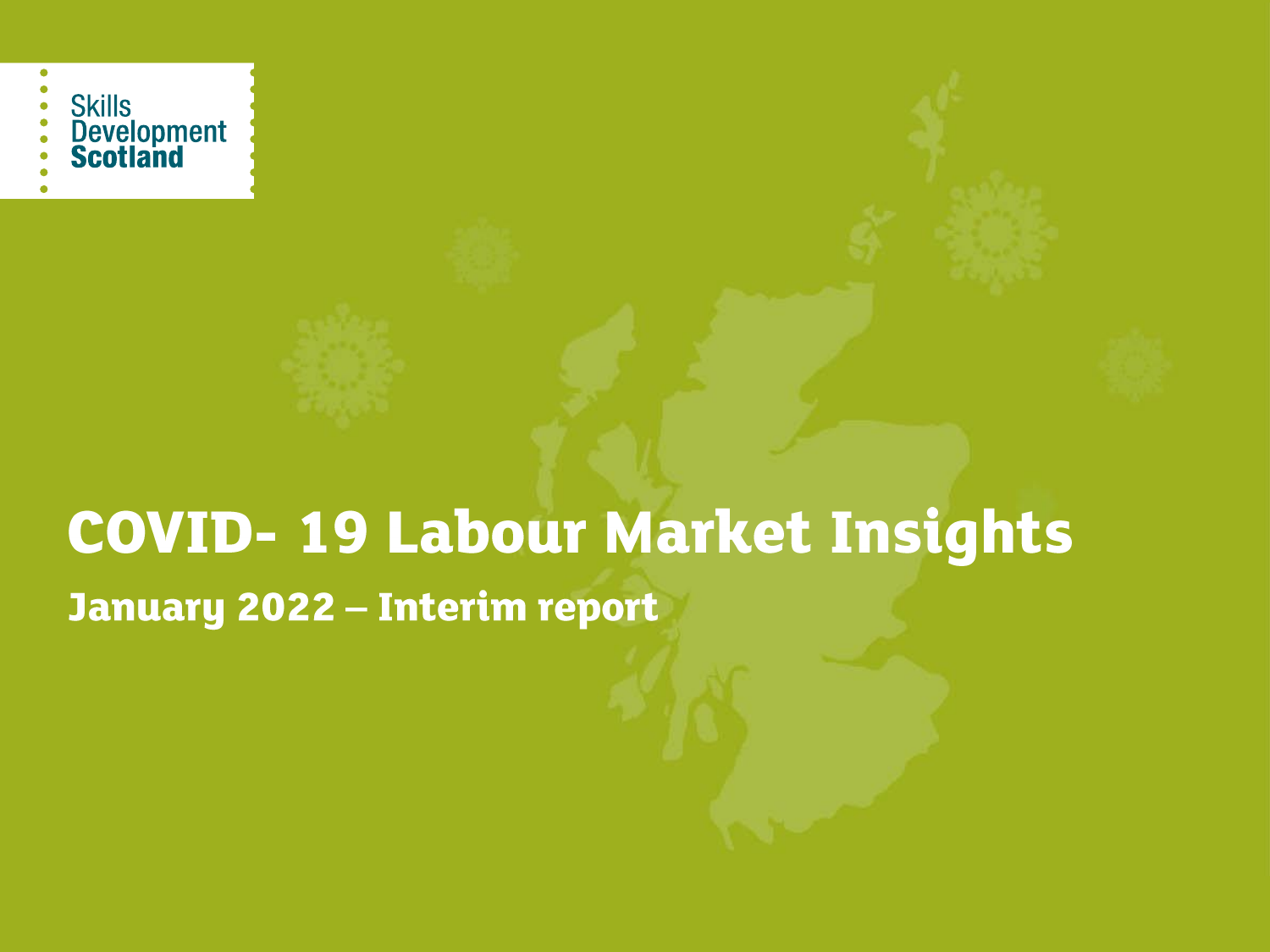## **Contents**

| <b>Introduction</b>                        |                |
|--------------------------------------------|----------------|
| Introduction                               | 3              |
| Summary of key points                      | 3              |
| <b>Scotland's Economy</b>                  |                |
| <b>Gross Domestic Product</b>              |                |
| Recovery Scenarios __                      | $\overline{4}$ |
| <b>Scotland's People</b>                   |                |
| Headline Labour Market Indicators ________ | 5              |
|                                            | 6              |
| <b>Equality Considerations</b>             |                |
| <b>Scotland's Businesses</b>               |                |
| Labour Shortages: Demand                   | 8              |
| Labour Shortages: Supply of People_        | 9              |
| <b>SDS Response</b>                        |                |
| Support for Individuals ______             |                |
| Support for Businesses ____                |                |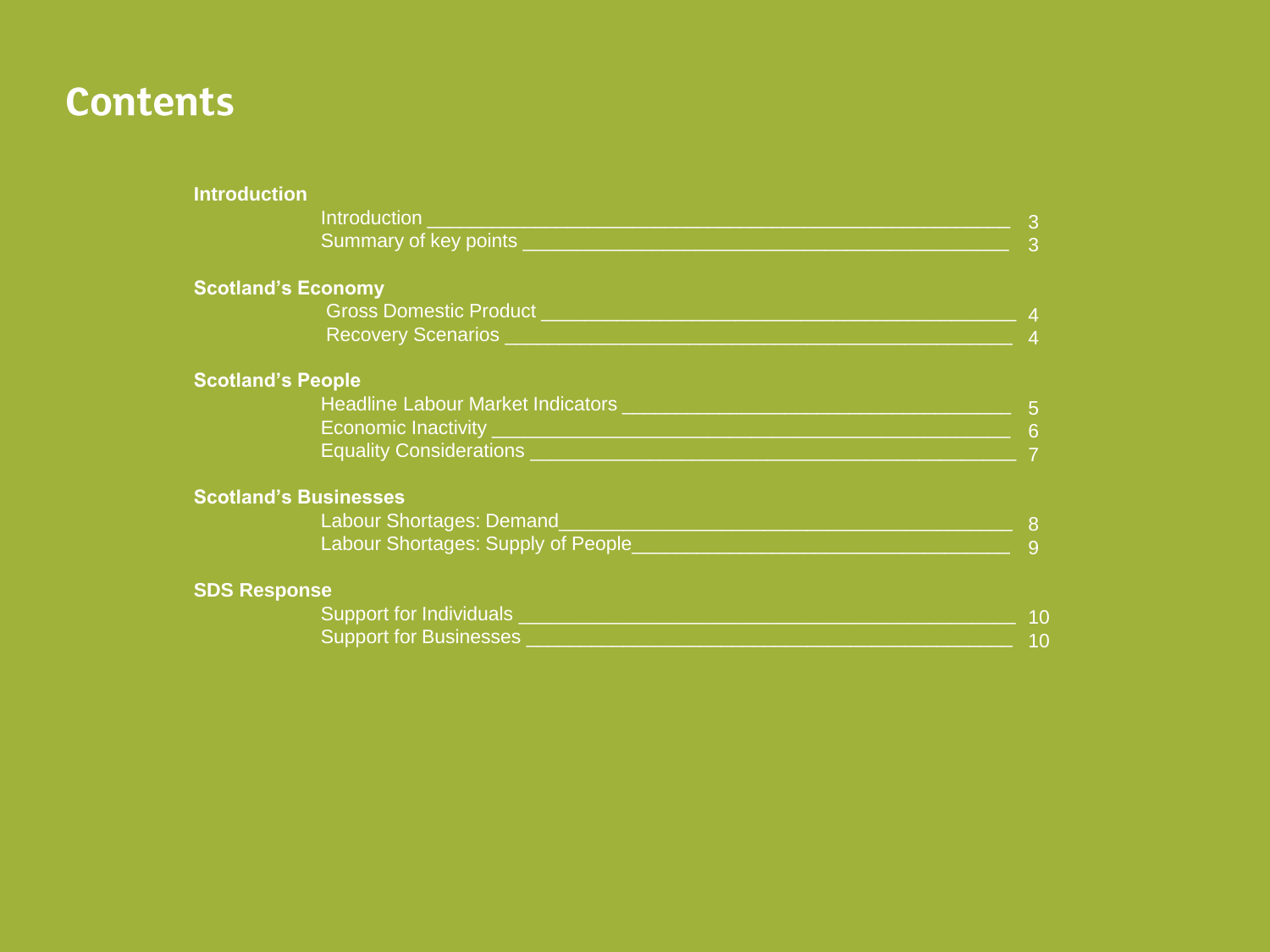### **COVID-19 Labour Market Insights**

This interim COVID-19 Labour Market Insights report provides evidence on the emerging impact of the Omicron variant on Scotland's economy and labour market. A fuller report will be published in late January.

*The icon on the right is used throughout the report, to indicate where more detail is available in the accompanying dashboard.* 



#### **Current Measures**

To limit the spread of the Omicron variant, the Scottish Government advised people to work from home where possible and introduced the following measures:

- Limits on the number of people attending large indoor events (excluding places of worship).
- Physical distancing (1m) in indoor leisure settings and table service reinstated where alcohol is served.

A £375 million business support package was announced in December 2021 to help mitigate the impact of temporary restrictions. Measures will be reviewed on 18<sup>th</sup> January. Full details available [here.](https://www.gov.scot/publications/coronavirus-covid-19-staying-safe-and-protecting-others/)

#### **Introduction Summary of key points**

The emergence of the Omicron variant and associated measures to limit the spread of the virus present a downside risk to the Scottish economy. Over the coming months, ongoing labour shortages may be exacerbated by an increase in the number of virus cases and associated staff absences. A shortage of workers, alongside supply chain challenges and inflationary pressures, has the potential to act as a 'headwind' on economic recovery.

#### **Measures to limit the spread of Omicron have had an impact on business activity.**

Hospitality, retail, and leisure businesses expected a busy trading period in December 2021. However, the reintroduction of restrictions has had a significant impact on these sectors. In December 2021, consumer spending on face-to-face services was subdued and footfall on Scottish high streets and retail centres declined. The UK Purchasing Managers' Index reported that service sector growth fell to a ten-month low following the reintroduction of restrictions. Businesses face challenges around rising virus case numbers, which has had an impact on staff absences due to sickness or isolation.

#### **Labour shortages are likely to be compounded by significant staff absences**

In addition to existing recruitment challenges, many businesses have faced rising absences due to illness and staff self-isolation. UK government scenarios suggest that up to 25% of staff could be absent from work over the coming months, as the number of infections increase. To help combat this, isolation rules have changed in Scotland.

#### **The impact of the Omicron variant on the labour market is yet to be determined.**

In December 2021, the Scottish Government

announced a £375 million business support package to help mitigate the impact of the temporary restrictions. This package of support reflects that businesses do not have access to schemes such as the Coronavirus Job Retention Scheme (CJRS), which closed in September 2021. Evidence suggests that support packages to date have been important in protecting jobs. There are early indications that 9 in 10 people in the UK who were supported by the CJRS in September were in work in October 2021.

#### **Increased job postings and labour market participation remain a concern.**

Job posting figures in Scotland were historically high in December 2021 (47,300) compared to previous years, indicating continued demand for staff. However, the number of postings decreased by 37% compared to November 2021, partly due to seasonal patterns in posting activity. The current supply of labour does not match demand with employers reporting a continued increase in demand for workers, yet the supply of both permanent and temporary workers has decreased. Reasons for this include restrictions associated with the pandemic, demographic challenges, lower migration partly due to Brexit, and higher levels of economic inactivity.

#### **The operating context is challenging for employers and further headwinds are expected.**

As a result of the challenges faced by businesses such as the uncertainty surrounding Omicron, supply chain issues, and inflation pressures, growth in private sector business activity in Scotland slowed in December. Scottish business confidence in future activity (next 12 months) remained steady, attributed to hopes of economic recovery.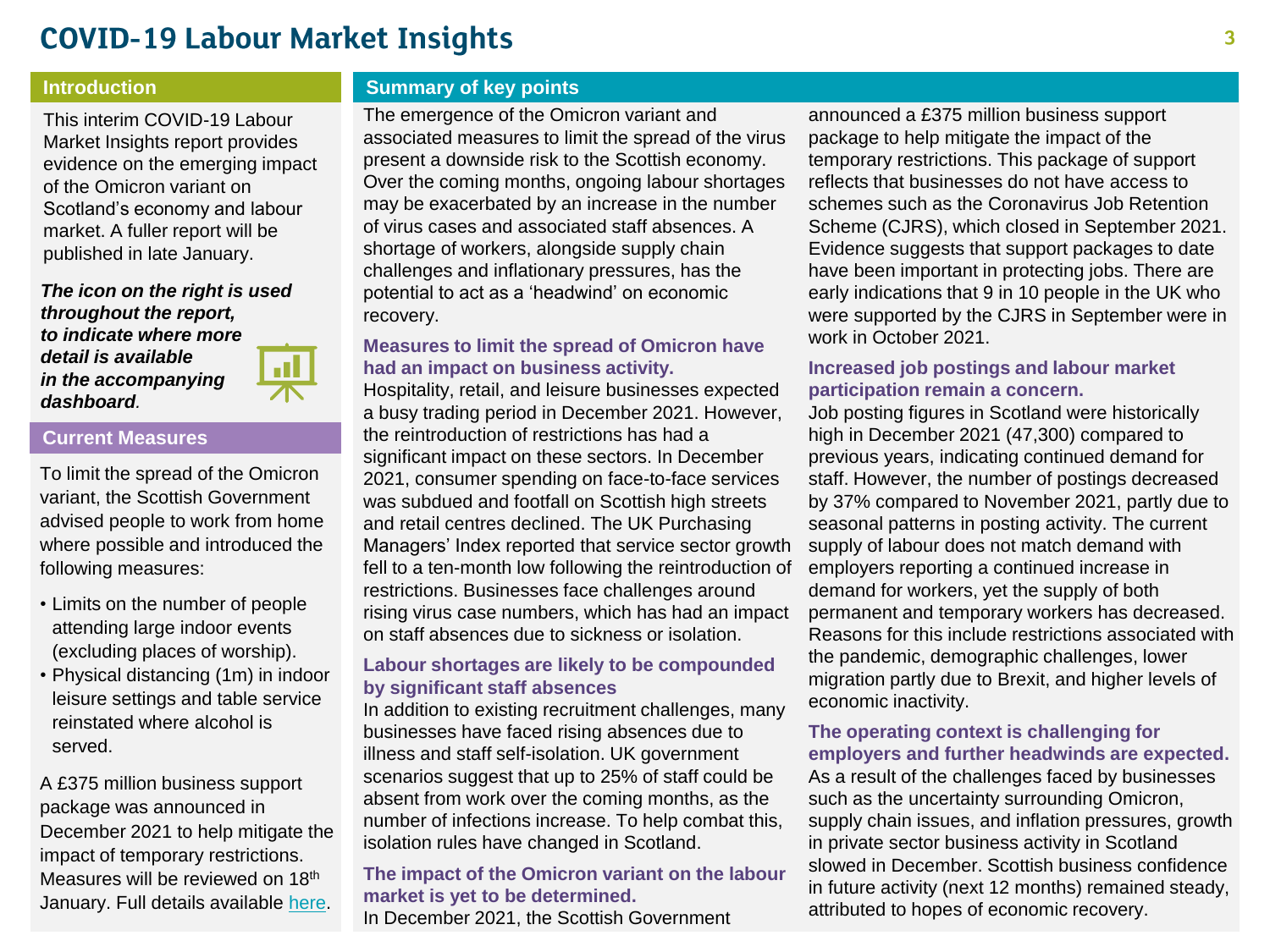### **COVID-19 Labour Market Insights: Scotland's Economy**

#### **Gross Domestic Product<sup>1</sup>**

Overall, Scotland's economy has been hit hard by COVID-19. The pandemic has led to the largest annual fall of Scottish GDP on record, an almost 10% decline in 2020 compared to 2019.

In quarter 3 of 2021, the Scottish economy grew by 1.0%. Generally, GDP performance has tracked lockdown restrictions, falling during periods of closure and reduced activity and rising during periods of easing.

At its lowest point in April 2020, monthly GDP fell to 22.8% below its pre-pandemic level in February 2020. Since then, GDP has largely recovered from this initial shock. However, the emergence of the Omicron variant has led to more economic uncertainty, and restrictions have been reintroduced to curtail the spread of the virus.

The Monthly GDP figure is a lagged indicator, the most recent provisional data reported an increase of 0.2 pp in October 2021, 0.4% below the pre-pandemic level in February 2020.

In the three months to October, GDP is estimated to have grown by 0.7% compared to the previous three-month period. This reflects a slowdown in growth during the fourth quarter of 2021.

Compared to the same quarter last year (July – September 2020), GDP in Scotland grew by 7.1%.

Output in the Services sector increased by 0.3% in October, with increases in over half of all Services subsectors.

Output in the Production sector grew by 1.0% in October. There was growth in three of the four subsectors, compared with a fall of 1.0% in the manufacturing subsector..

Output in the Construction sector decreased by 3.4% in October 2021. Sectoral and regional variations in GDP are to be expected.

#### **Recovery Scenarios**

Despite recent growth in GDP and forecasts suggesting a return to pre-pandemic levels sooner than expected, the new Omicron variant of COVID-19 has brought about uncertainties and risks for economic recovery. In this section, we have drawn on published forecasts from the Scottish Fiscal Commission (SFC)<sup>2</sup>, the Fraser of Allander institute<sup>3</sup> and KPMG<sup>4</sup> to provide an overview of recovery scenarios:

The SFC's December 2021 forecast suggests Scotland's economy could recover to pre-pandemic levels by **Q2 2022**. This forecast does not factor in the Omicron variant, however the SFC assume the effects of Omicron fit within their central assumptions.

In December 2021, The Fraser of Allander Institute's central scenario suggests a return to pre-pandemic output in Scotland by May 2022. This is one month later than predicted in September due to slower than predicted autumn growth.

KPMG's December 2021 UK forecast highlights uncertainties around economic outlook due to the Omicron variant. Their best case 'upside' scenario suggests the UK economy could reach pre-pandemic levels by **Q3 2022**.

Gross Domestic Product (GDP) is the standard measure of the size and health of a country's economy.

<sup>1</sup> Scottish Government. GDP Monthly Estimate: September 2021 (November 2021) <sup>2</sup> Scottish Fiscal Commission. Scotland's' Economic and Fiscal Forecasts. (December 2021) <sup>3</sup> The Fraser of Allander Institute. FAI Economic Commentary, 04 2021 (December 2021). <sup>4</sup> KPMG. UK Economic Outlook (December 2021).





団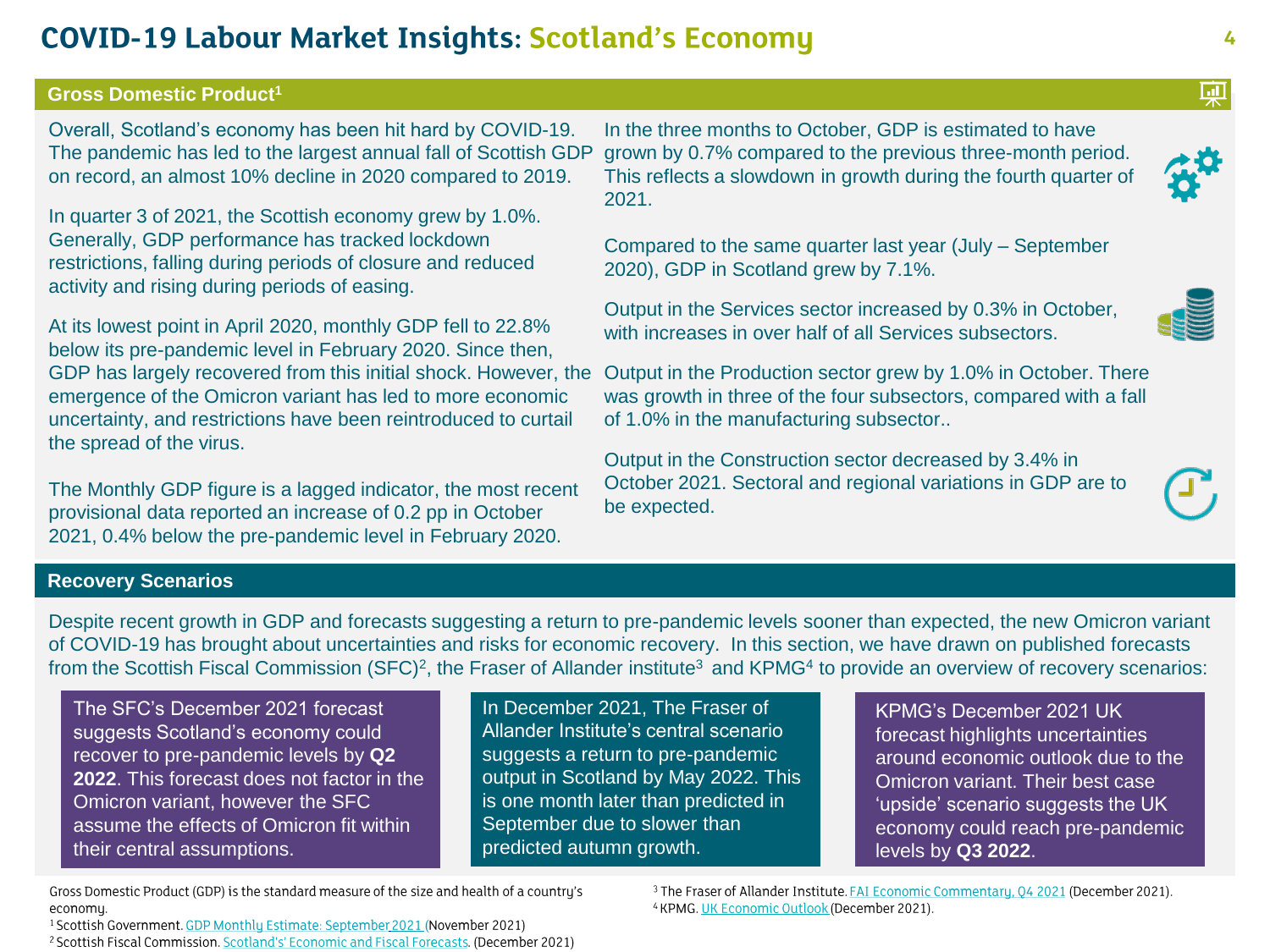### **COVID-19 Labour Market Insights: Headline Labour Market Indicators**

More information on the Labour Force Survey (LFS) is available [here](https://www.ons.gov.uk/employmentandlabourmarket/peopleinwork/employmentandemployeetypes/articles/impactofreweightingonlabourforcesurveykeyindicatorsukcountries/2020). These figures do not yet reflect the impact of the Omicron variant.



**The 16-64 employment rate remains high.** 

Compared to the same quarter of the previous year (August to October 2020), the employment rate in Scotland decreased by **0.2 ppts to 74.6%.**

This equates to over 2.6 million employed people (aged 16+) in Scotland, a decrease of 9,000 compared to the same point last year (August to October 2020).





**Overall, there is an increase in levels of economic inactivity**

Compared to the same quarter of the previous year (August to October 2020), the economic inactivity rate in Scotland increased by **0.3 ppts to 22.1%.**

This equates to 758,000 economically inactive people in Scotland, an increase of 9,000 compared to the same point last year (August to October 2020).





**Scotland UK**

**4.3**%

4.2%

**4.1**%

**4.8**%

4.1%

**3.3**%

Compared to the same quarter of the previous year (August to October 2020), unemployment in Scotland decreased **by 0.2 ppts to 4.1%.** 

This equates to 113,000 unemployed people in Scotland, a decrease of 6,000 compared to the same point last year (August to October 2020).





**Scotland's youth unemployment rate is decreasing**

Compared to the same quarter of the previous year (August to October 2020), the youth unemployment rate in Scotland decreased by **1.7 ppts to 8.2%\*.**

This equates to 30,000\* unemployed young people in Scotland, a decrease of 5,000 compared to the same point last year (August to October 2020).



<sup>1</sup>ONS, Labour Force Survey (August to October 2008 to 2021, 14th December 2021).

<sup>2</sup> ONS, Labour Force Survey (August to October 2008 to 2021, 14th December 2021, not seasonally adjusted) **\****Figures*  *are based on a small sample and should be treated with caution.*

<sup>3</sup> [Scottish Fiscal Commission Forecasts](https://www.fiscalcommission.scot/wp-content/uploads/2021/12/Scotland_s-Economic-and-Fiscal-Forecasts-December-2021-Full-report.pdf), December 2021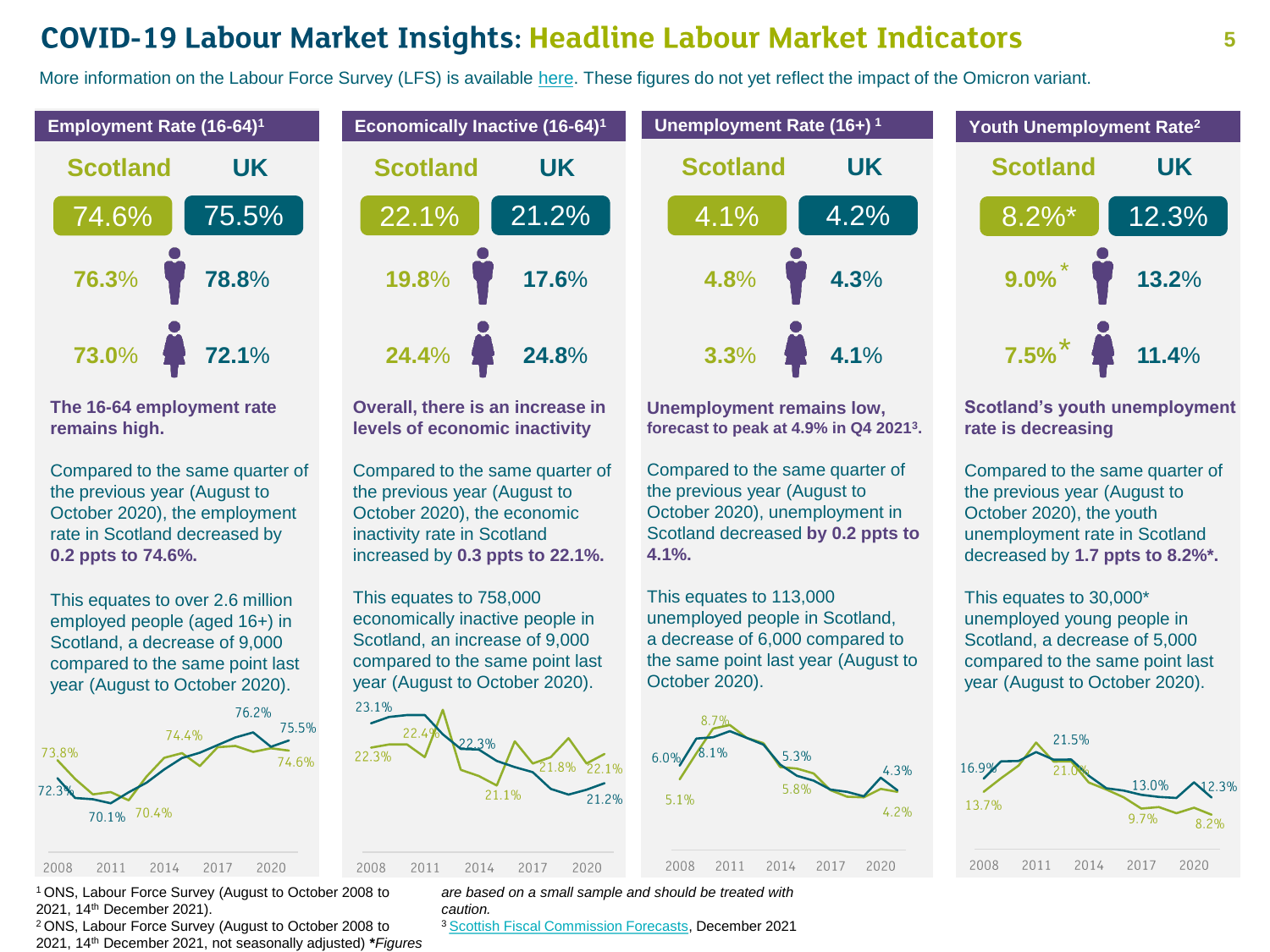### **COVID-19 Labour Market Insights: Scotland's People**

#### **Annual Population Survey: Economic Inactivity<sup>1</sup>**

Scotland's unemployment rate (and the UK's) has not increased to the levels once forecast at the beginning of the pandemic. However, attention is increasingly turning to the 'economically inactive'.<sup>2</sup> Studies at UK level, such as by the Resolution Foundation, have found that **despite unemployment remaining lower than predicted, the employment rate has fallen with many of those who have lost work, including some furloughed workers, becoming economically inactive.**<sup>3</sup>



**Based on Annual Population Survey data, Scotland's inactivity rate is 24.1%** (826,700 people), the highest recorded since 2004/05. The Scottish economic inactivity rate has been higher than the UK average since 2015/16.



**In 2020/21, more than half of the economically inactive in Scotland were either long-term sick (29.7%) or students (25.9%).** In 2020/21, the number of economically inactive people who were students was at the highest level since 2004/05. Across the UK, commentators have observed that more people have enrolled into education during the pandemic.



In 2020/21, the **proportion of economically inactive people who wanted a job (18.9%)** was at the lowest point since 2004/05.



For those who wanted a job, the top three reasons for economic inactivity were: Long-term sick (31.5%), Other (23.5%), and Looking after family home (19.4%).

### **Context Context Data breakdowns**



In 2020/21, **the proportion of those economically inactive who wanted a job was lower in Scotland** than all other regions of the UK except Northern Ireland. This is a change from previous years, where more economically inactive people in Scotland wanted a job compared to the UK average.



**Around four in ten economically inactive people in Scotland were aged 50-64**  (39.9%). The economic inactivity rate for this age group has decreased over time.

**The economic inactivity rate for people 16- 24 was 40.8% in 2020/21. The rate has been increasing since 2004/05**, reaching its peak in 2019/20, with 41.2% of this age group being economically inactive.



Of **the economically inactive people in Scotland in 2020/21, 57.4% were female and 42.6% were male.** The economic inactivity rate for males has increased over time, whereas the rate for females has decreased. Analysis of 2020/21 economic inactivity data compared to previous years shows an increase in the number of males who are students and an increase in long term sickness for females.

<sup>1</sup> Unless otherwise stated, economic inactivity data on<sup>2</sup> Resolution Foundation. Begin again? (November this page is from the Annual Population Survey (APS). 2021).

APS data analysis is for months July-June across <sup>3</sup> Resolution Foundation. Post Furlough Blues. years and provides a greater sample size for analysis (November 2021).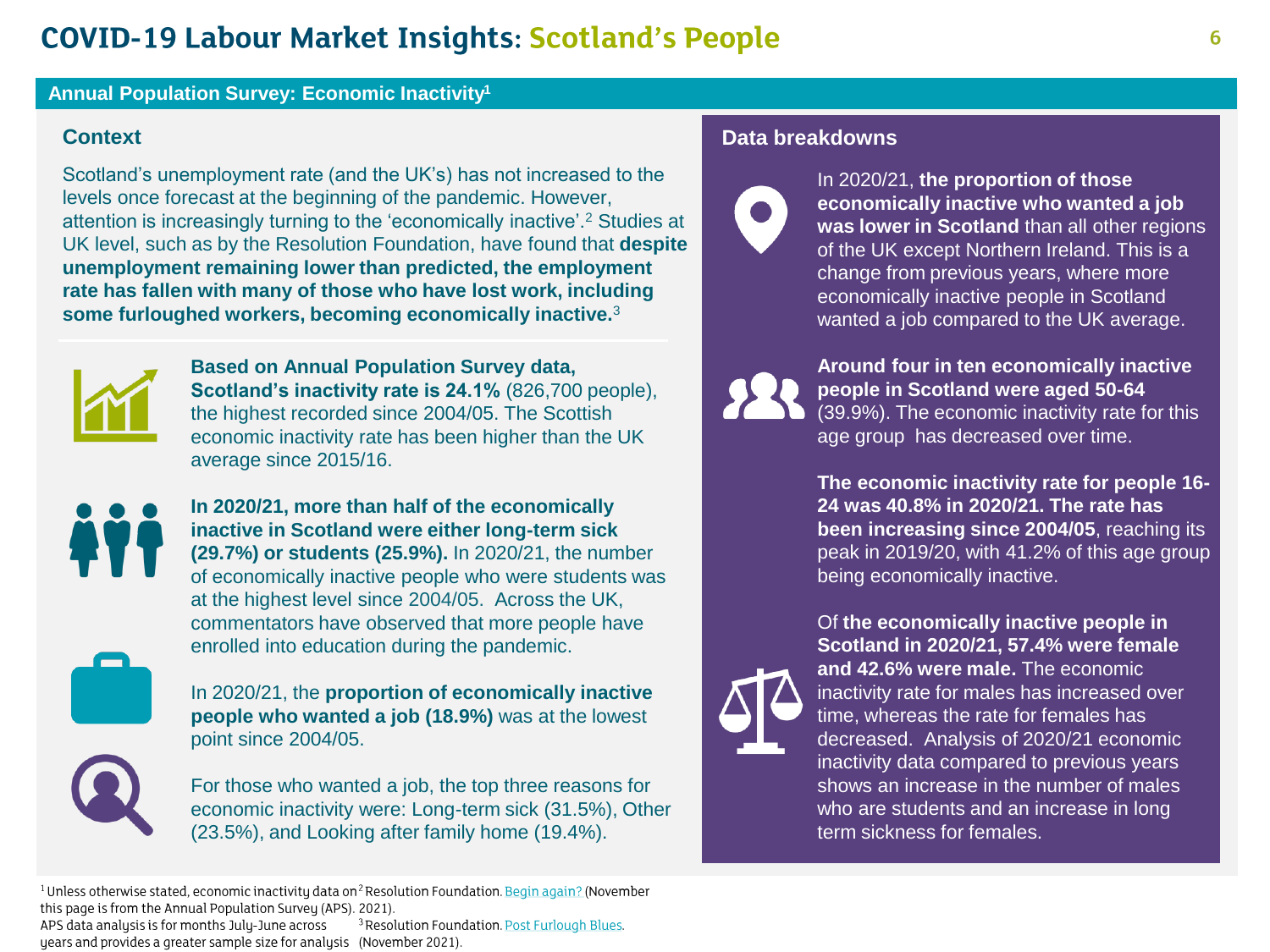#### **Equalities**



The economic and social impacts of the COVID-19 pandemic have been unequal, exacerbating and widening existing inequalities. It is recognised that these impacts will continue to be experienced disproportionately by different groups.<sup>1</sup>



The Scottish Government in it's COVID Recovery Strategy outlines its vision and outcomes for Scotland's recovery.<sup>2</sup> The strategy aims to help those hardest hit by COVID by addressing the systematic inequalities worsened by the pandemic and by making progress towards a wellbeing economy.



Actions to achieve this will include upskilling and retraining opportunities for employees impacted by the pandemic and the transition to net zero, support for low income families most at risk of poverty, and mental health and wellbeing support for children and young people.

#### **Equalities: Improving Data**



It is critical that robust and comprehensive data on the characteristics of people are collected and used to inform recovery planning and government strategies.<sup>3</sup>

To continue to strengthen Scotland's evidence base, the Scottish Government launched the first phase of its Equality Data Improvement Programme (EDIP) in April 2021.<sup>4</sup>This work will also support the review of the current Equality Evidence Strategy.

<sup>1</sup> Scottish Government. Programme for Government 2021-22. (Sept 2021). <sup>2</sup> Scottish Government. COVID Recovery Strategy: for a fairer future. (Oct 2021). <sup>3</sup> Equality and Human Rights Commission.

Covid-19 - impact on Scotland's businesses. workers and the economy. (June 2020). <sup>4</sup> Scottish Government. Equality Data Improvement Programme. (July 2021). <sup>5</sup> Barnardo's. Devalued. (Aug 2020).

### **Spotlight on Care Experienced Young People**

The challenges faced by many care experienced children, young people and adults have been further heightened by the economic and social impacts of the pandemic.<sup>5, 6</sup> For example, many young people reported changes and disruption to the support they receive, and for many, support services stopped altogether.<sup>5</sup>

During the COVID-19 pandemic, those experiencing poverty, insecure housing and homelessness faced increasing challenges in accessing support.<sup>5</sup> Many of the care experienced people who engaged with Who Cares? Scotland during this time were on zero-hour contracts, reliant on benefits and subject to Universal Credit sanctions.<sup>7</sup>

Many care experienced young people experienced isolation and increased loneliness as a result of living alone during

<sup>6</sup> Scottish Government. COVID-19: Impact on children, young people and families. (Nov 2020). <sup>7</sup> Who Cares? Scotland. Impact of COVID-19 quidance. (April 2020). <sup>8</sup> CELSIS. The Digital Divide. (Jan 2021).

lockdown periods, impacting on their mental health and emotional wellbeing.8,9

The closure of schools and educational settings led to a loss of education for care experienced young people, coupled with increased anxiety about returning to school.<sup>9</sup> Further, the closures meant parents and carers had to teach their children from home or in care settings, resulting in added pressure on potentially vulnerable care experienced parents to home school with limited resources.<sup>7</sup>

During the pandemic, existing issues of digital exclusion and disadvantage worsened for many care experienced young people. CELSIS emphasise that digital inclusion is essential for all areas of care leaver's lives including meeting basic needs and accessing training, education and employment.<sup>8</sup>

<sup>9</sup> MCR Pathways. Lockdown Survey. (July 2020).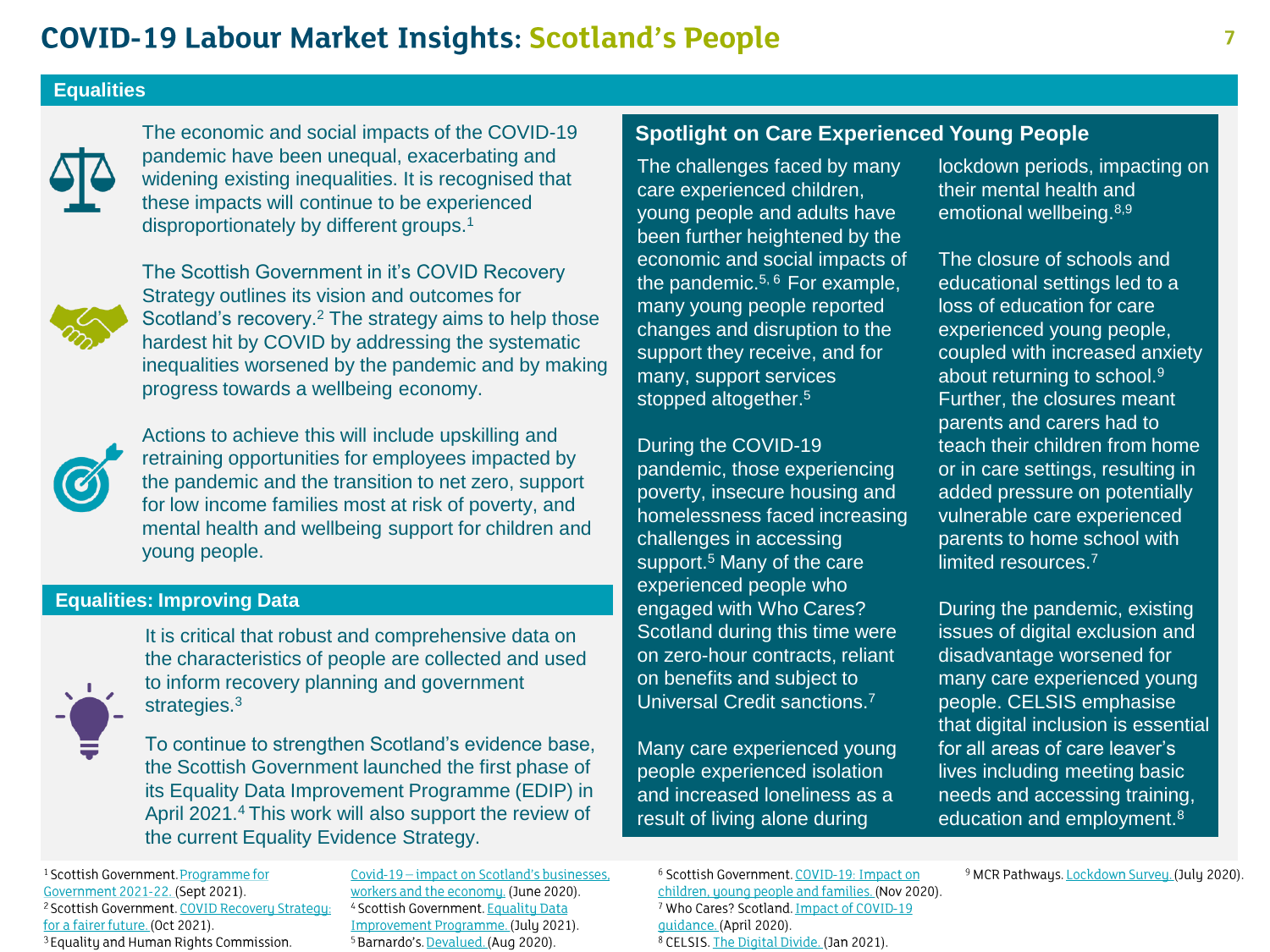### **COVID-19 Labour Market Insights: Scotland's Businesses**

#### **Labour Shortages**

#### **Context**

**Across Scotland, labour shortages continue to be a challenge for many employers and may be exacerbated by staff absences due to illness and self-isolation.** Insight suggests shortages may be more acute in sectors such as Hospitality, Food Processing and Agriculture, Construction and Transport. Challenges are also more persistent in rural areas. The full impact of the Omicron variant on the labour market is yet to be determined.

Labour shortages are multi-faceted and addressing labour supply will require a concerted effort across talent attraction, upskilling and reskilling, and reducing economic inactivity.

#### **Labour Demand**



According to the Royal Bank of Scotland (RBS) Report on Jobs, hiring activity across Scotland rose at a slower pace in November 2021. <sup>1</sup>Recruiters reported a rise in both permanent and temporary staff appointments during November. However, the **availability of candidates for both permanent and temporary roles continued to decline**. Employers attributed this decline to COVID-19, a strong demand for staff, and Brexit. Subsequently, **permanent starters' salaries rose at the fastest rate on record** in November. The rate of increase in temporary wages was slower than the peak in August but remained among the fastest on record.



During November 2021, there was a further **increase in workforce numbers in Scottish firms**.<sup>2</sup> Companies took on additional staff to accommodate greater activity requirements and a strong pipeline of new work. The rate of job creation was the slowest since April, but still amongst the fastest and sharpest on record.



Between the 15<sup>th</sup> to 28<sup>th</sup> November 2021, **38.3% of businesses reported experiencing a shortage of workers**. <sup>3</sup>This increased to 51.2% of businesses in the Health and Social work sector, and 50.0% in the Arts, Entertainment and Recreation sector. As a result of labour shortages, 65.3% of businesses reported staff working increased hours, and 38.7% have been unable to meet demands.

**Scottish Government: Business Insights and Conditions Survey (BICS) Scotland Estimates<sup>4</sup>**

## **44.3%**

Businesses reported vacancies were more difficult to fill compared with normal expectations for this time of year.

The sectors with the highest shares of businesses reporting hard to fill vacancies were:

> **58.6%** Transport and Storage

> > **52.3% Construction**

<sup>1</sup> RBS. Report on Jobs. (December 2021). <sup>2</sup> RBS. PMI (December 2021). <sup>3</sup> Scottish Government, BICS Scotland Estimates. Data to Wave 44. (December 2021).

<sup>4</sup> Scottish Government. BICS Scotland Estimates. Data to Wave 44. (December 2021).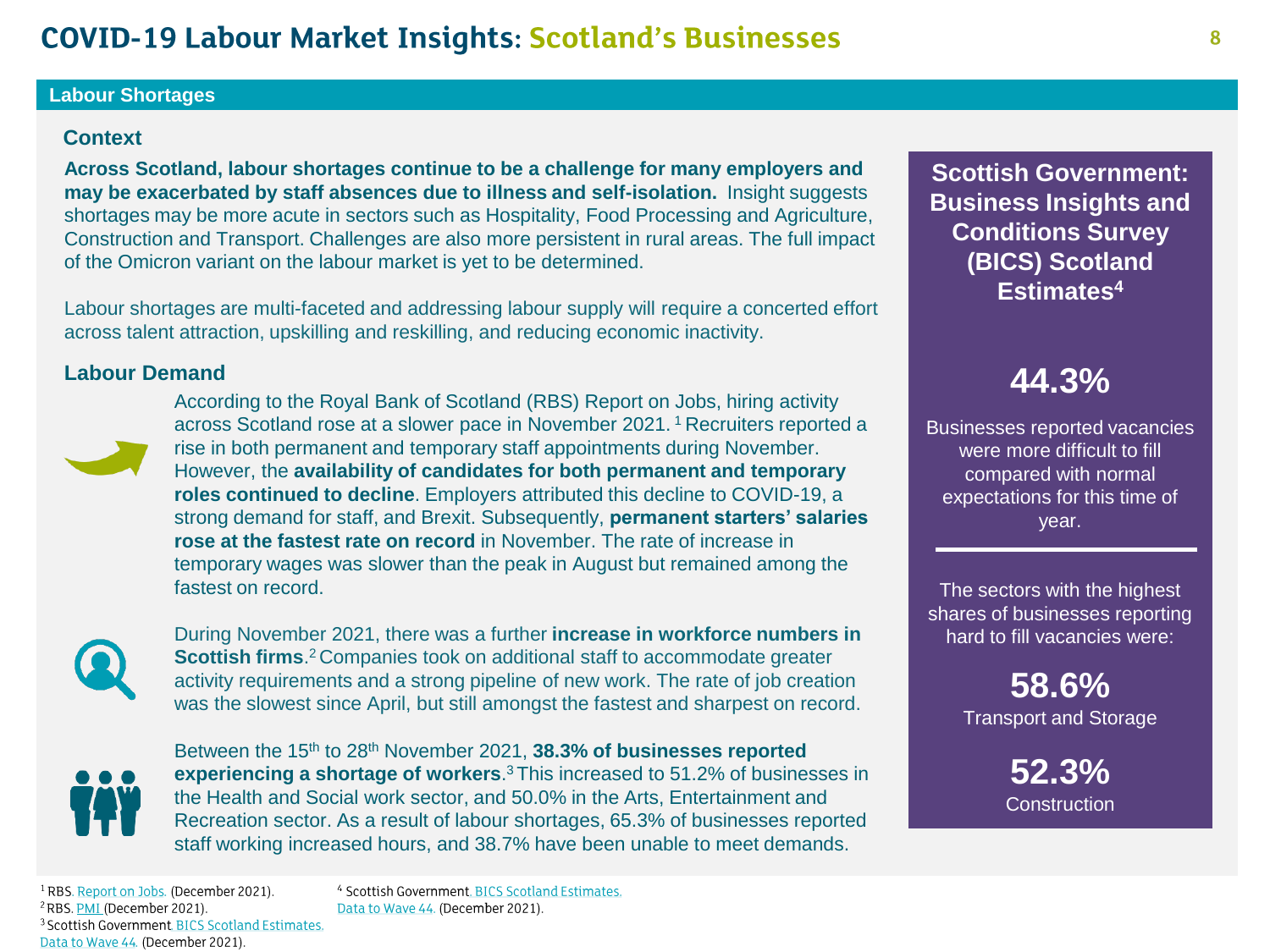#### **Labour Shortages**

#### **Supply of people**

The outlook for the Scottish economy and labour market continues to be positive with strong signs of recovery. However, labour shortages combined with supply chain challenges and inflationary pressures have the potential to act as a 'headwind' on economic growth.

The Resolution Foundation highlighted there has been a large sectoral reallocation of workers from the hardest hit sectors, to sectors experiencing growth.<sup>1</sup> However, this reallocation is not due to job-to-job moves between sectors. Instead, this change is reportedly due to new entrants to the labour market taking up roles in growing sectors, whereas some workers leaving shrinking sectors may have moved into unemployment or economic inactivity.

There is increasing concern around the supply of available workers to fill vacancies. While the impact of the end of the furlough scheme is still to be fully determined, early indications suggest that for the UK overall, 9 in 10 people supported by the CJRS in September were in work in October 2021.<sup>2</sup>

Economic commentators agree that while the furlough scheme curtailed mass unemployment, levels of labour market participation remain a concern.

#### **Sector Spotlight: Hospitality**

**To curb the spread of the omicron variant, restrictions on mixing and physical distancing were reintroduced in late December 2021. These restrictions, coupled with the rules around self isolation, have had a significant impact on the hospitality industry and have compounded existing labour shortages in Scotland.**

In the UK, 40% of hospitality businesses reported a shortage of workers in late November 2021, the sectors. highest figure of any industry.<sup>1</sup>

There are still a high number of vacancies in the hospitality sector. From August to September 2021, 30% of hospitality businesses said vacancies were more difficult to fill than normal, compared to 13% across all industries.<sup>2</sup>

It has been suggested that these labour shortages have been primarily driven by COVID-19 and Brexit.

 $2021$ ).

 $2021$ ).

CIPD research found that the key reason behind recruitment difficulties in hospitality was that the industry does not attract enough UK applicants.<sup>3</sup>

It was also reported that the main cause behind the lack of applicants is the perception that hospitality offers low pay while requiring high effort. <sup>3</sup> This situation has been worsened by the pandemic, due to a perceived lack of job security in hospitality compared with other

These recruitment difficulties and labour shortages have forced many UK and Scottish businesses to close or operate on a part-time basis. Between March 2020 and May 2021, an average of 670 UK hospitality businesses closed permanently every month.<sup>4</sup>

In response to labour shortages, employers have indicated plans to upskill existing staff, hire more apprentices, and raise wages.<sup>5</sup>

<sup>&</sup>lt;sup>1</sup> Resolution Foundation, Begin Again? (November 2021) vacancies (November 2021). <sup>5</sup>CIPD, Addressing Skills and Labour Shortages Post-Brexit (October<sup>7</sup> CIPD Addressing Skills and Labour Shortages Post-Brexit (October

<sup>&</sup>lt;sup>2</sup> Resolution Foundation, Post-Furlough Blues (November 2021)

<sup>&</sup>lt;sup>3</sup> ONS, Business Insights and Conditions Survey (December 2021).  $2021$ ).

<sup>4</sup> ONS, Hospitality businesses are most likely to be struggling to fill <sup>6</sup> UK Hospitality, Future Shock Issue Nine: COVID and Beyond (July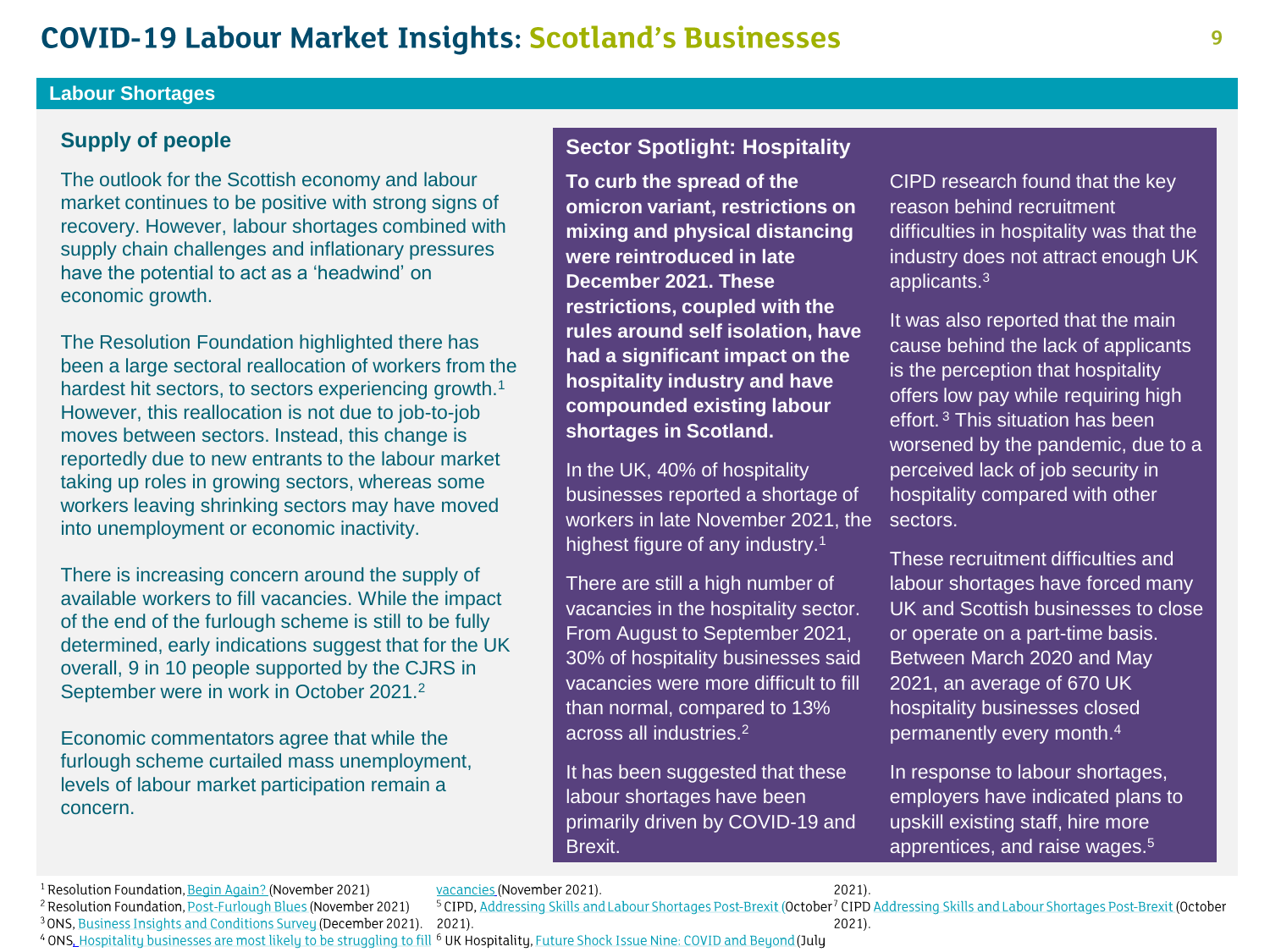### **COVID-19 Labour Market Insights: Available Support**

#### **SDS Support**

**We are working with Scottish Government & partners to co-create and develop rapid and responsive actions as part of a systemic response.**



**Insight & Intelligence:** Informing a systemic response to the labour market crisis



**Responsive Career Services:** Universal and targeted services to support individuals affected

**Apprenticeships Plan:** 

Protecting apprentices, creating

opportunity, stimulating demand and supporting recovery

#### **Support for Individuals**

**[Career Information, Advice and Guidance](https://www.myworldofwork.co.uk/)**

We have enhanced our service offers to individuals whose employment, learning or training has been affected by the pandemic, both online and through our dedicated helpline.

#### **[Employment and Redundancy support](https://www.myworldofwork.co.uk/employed)**

We've partnered with local councils to promote four areas of local support: Financial support; Employability; Wellbeing support; Medium to long-term support and advice.

#### **Green Jobs Workforce Academy**

The Green Jobs Workforce Academy can help people take a greener approach to their careers, from accessing training and learning new skills to finding a new job.

#### **Pathway Apprenticeships**

Created with learning providers and employers, providing a one-off short-term response supporting young people facing limited opportunities.

#### **[National Transition Training Fund](https://www.myworldofwork.co.uk/national-transition-training-fund)**

Phase 2 of the National Transition Training Fund invests £20million in a series of sectoral projects offering upskilling and reskilling opportunities focused on key and growth sectors.

**[My World of Work Job Hub](https://www.myworldofwork.co.uk/jobhub)** Helping employers advertise opportunities through the SDS's careers website.

#### **[Online Learning Portal](https://www.myworldofwork.co.uk/learn-and-train/find-free-online-courses)** Helping people develop their skills with free online courses from training providers.

#### **Support for Businesses**

#### **[Find Business Support](https://findbusinesssupport.gov.scot/)**

Enterprise and Skills agencies aligned offer to Scottish businesses and workers.



Scottish Government's PACE service can support employers and employees facing redundancy.

#### **[Adopt an Apprentice](https://www.ourskillsforce.co.uk/invest-in-young-people/adopt-an-apprentice/)**

Provides a £5,000 grant to support a redundant Modern or Graduate Apprentice to continue their apprenticeship.

#### **[Skills for Growth](../../February/Working%20Files/ourskillsforce.co.uk)**

Advice for businesses on developing skills within teams or managing change – up to 2 days free consultancy.

#### **[Digital Catalyst Fund](mailto:digitalcatalyst@sds.co.uk)**

Support for businesses and employees to fast-track advanced digital technology skills. *Available from January.*

#### **[Flexible Workforce Development Fund](http://www.sfc.ac.uk/)**

Administered by the Scottish Funding Council, apprenticeship Levy-payers or SMEs can access up to £15,000 to create tailored training programmes.